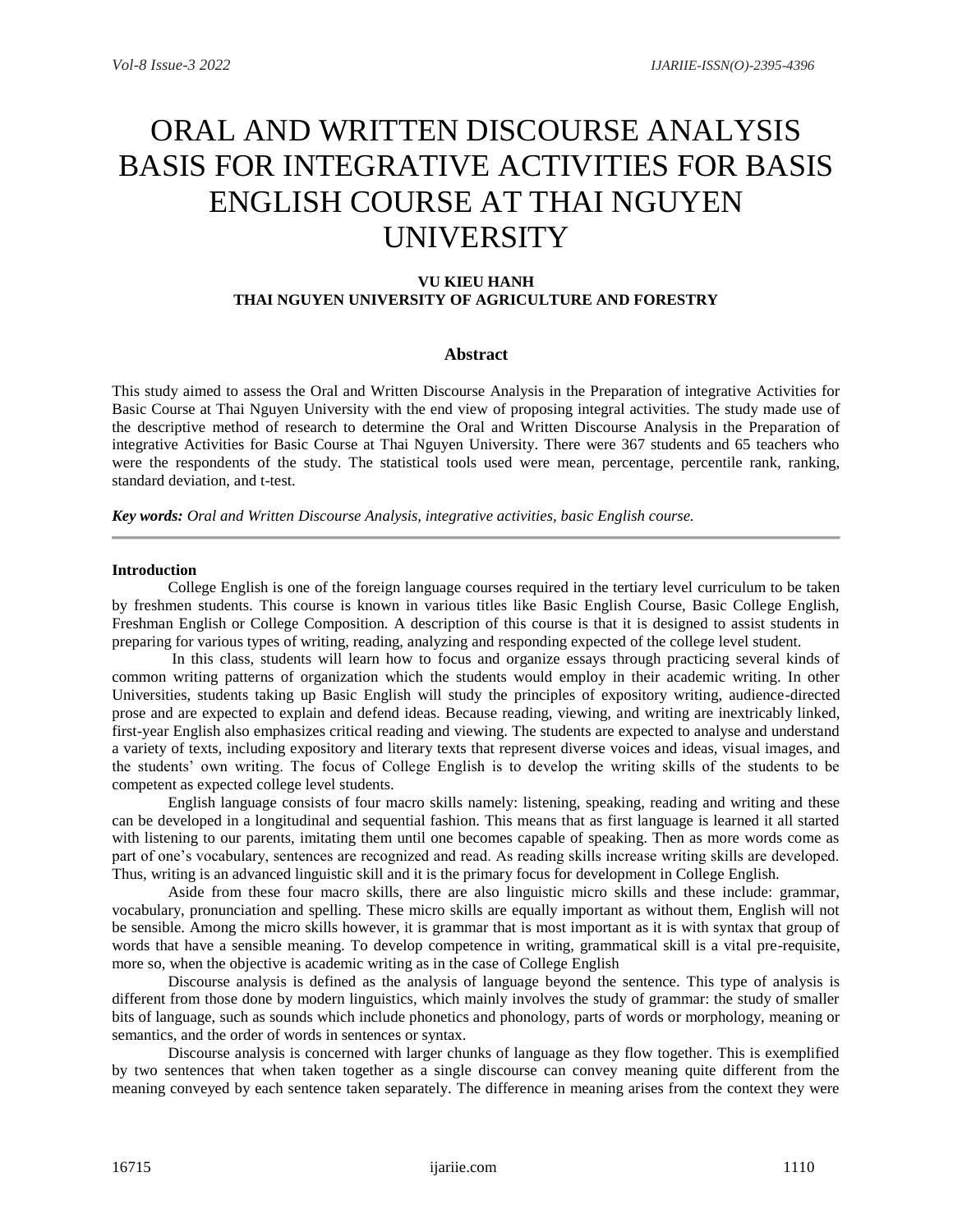considered, such that a frame analysis is a type of discourse analysis that would be able to shed light on context that mediate this change in meaning.

Discourse analysis is a type of linguistic analysis concerns with whole texts rather than sentences or clauses. It is divided into types like the Spoken Discourse Analysis, which involves the study of conversations, dialogues, spoken monologues, and Written Discourse Analysis, which involves the study of written texts, such as essays, news, and political speeches. Discourse analysis is more concerned with naturally occurring data rather than in made up examples as it wants to prove the rigorousness of its procedures. Its practitioners assert that discourse analysis in fact is a collection of techniques, rather than a single analysis.

Considering the need of the students for a quality English education, and evaluating the current curriculum for College English, it would seem reasonable to evaluate and analyse the oral and written discourse among the College students. These two aspects are important to the development of oral and writing skills, one aimed at developing the sentence to sub-sentence level of knowledge and skills development and the other on the supra sentence level appealing to the intuitive sense of the individual.

As a college teacher teaching observe difficulties among college student include writing effective sentences in a paragraph, conceptualizing a topic in composition as well as difficulties in accuracy, comprehension, vocabulary and phonological aspects in oral discourse. This prompted the researcher to probe deeper into the learning aspects of the college students.

## **Data Gathering Procedure**

Two sets of questionnaires the teacher made test for the student respondents and survey questionnaire for teacher respondents were designed to assess the level of competencies of freshman students in their oral and written discourses. The initial validation of the two sets of questionnaires was performed. The student questionnaires were pilot tested to first year college students not the respondents of the study to determine the strength and weaknesses of the constructed test.

As soon as the two sets of questionnaires were improved based on the comments and suggestions in the initial validation, letters of requests for content validations were sent to the members of the panel and expert on the field. With the validated questionnaires, letters of requests to administer the tests to the respondents to the identified research environment were sent to the administrators for permission.

When permission was secured the teacher -made test was administered to student respondents and a short briefing was given to all participants to explain the study's objectives, procedures and the importance of completing the questionnaires. The questionnaires were administered to the subjects given a maximum of one-hour to answer. Proper classroom conduct was observed the entire time of testing. The completed questionnaires were then collected by the examiner and compiled in sealed envelopes. The survey questionnaire on the other hand was also given to teacher respondents. Schedule for the test administration and giving of survey questionnaire were set in order to have organization. As soon as the conduct of the test and survey questionnaire was accomplished, the test items for students were checked and both the scores of the students and the items in the survey questionnaires were tallied for analysis and interpretation.

## **Discussion**

## **Level of Oral and Written Discourse Competencies of Students**

The level of oral and written discourse competencies of student respondents were analyzed through a teacher-made test.

| <b>Competency item</b>          | No. of<br><b>Items</b> | <b>Average Score</b><br>of Correct Items | Mean $%$<br>of Correct<br><b>Items</b> | <b>Description</b> |
|---------------------------------|------------------------|------------------------------------------|----------------------------------------|--------------------|
| Pronunciation and<br>fluency    |                        | 2.80                                     | 56.02                                  | Average            |
| Comprehension and<br>vocabulary |                        | 2.84                                     | 56.84                                  | Average            |

**Table 1 Performance of Student Respondents in the Oral Discourse Competence Test**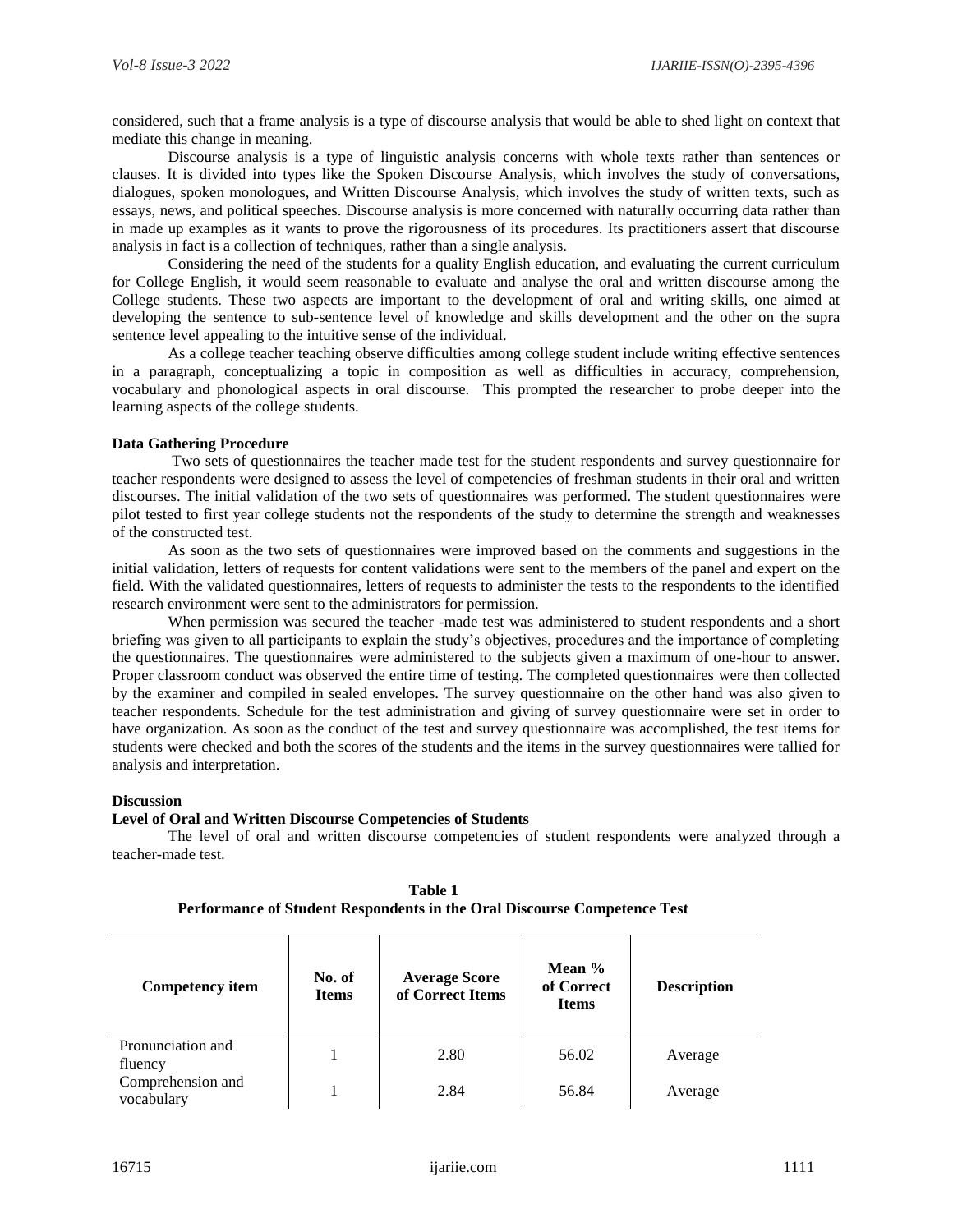| Grammatical accuracy | $\sim$ $\cdot$ $\cdot$ $\cdot$ | 54.11         | Average |
|----------------------|--------------------------------|---------------|---------|
| Total:               | Mean= $2.78$                   | Mean= $55.66$ | Average |

Number of student respondents: 367

As reflected in the table, it can be observed that for pronunciation and fluency, the average score of correct items is 2.80 with a mean % score equivalent of 56.02 percent which is above 50 percent. This value has a verbal description of average. This indicates that the level of pronunciation and fluency competence of the students is average for this set of student population.

For comprehension and vocabulary, the average score of correct items is 2.84 with a mean % score equivalent of 56.84 percent and above 50 percent. This value has a verbal description of average. This indicates that the level of comprehension and vocabulary competence of the students is average.

In terms of grammatical accuracy, the average score of correct items is 2.71 corresponding to a mean % score equivalent of 54.11 percent. This value is above 50 percent and has an equivalent verbal description of average. This indicates that the level of grammatical accuracy competence of the students is average.

| Table 2                                                            |
|--------------------------------------------------------------------|
| <b>Performance of Student Respondents in the Written Discourse</b> |
| <b>Competence Test</b>                                             |

| <b>Competency item</b>       | No. of<br><b>Items</b> | <b>Average Score</b><br>of Correct Items | Mean %<br>of Correct<br><b>Items</b> | <b>Description</b> |
|------------------------------|------------------------|------------------------------------------|--------------------------------------|--------------------|
| Cohesion and<br>coherence    | 11                     | 4.53                                     | 41.14                                | Average            |
| Logical order                | 5                      | 2.00                                     | 40.00                                | Average            |
| Student written<br>paragraph |                        |                                          |                                      |                    |
| Completeness                 |                        | 3.06                                     | 61.20                                | Average            |
| Order                        |                        | 2.92                                     | 58.37                                | Average            |
| Unity and Coherence          |                        | 2.95                                     | 58.91                                | Average            |
| Total:                       | 19                     | Mean= $3.09$                             | Mean= $51.92$                        | Average            |

Number of student respondents: 367

The equivalent verbal description is average. This result not only reflects the poor performance of the students but also the relative difficulty of these test items.

In the case of logical order, five test items were used in the evaluation of student competence. The results show that the average correct score is 2.0 with an equivalent mean % score 40.0 percent. This value is below 50 percent and its verbal description equivalent is average. This result is similar to the result obtained for cohesion and coherence where the mean % score is numerically low. This indicates the poor performance of the students and the relative difficulty of these question items.

For the student written paragraph, three competency areas were evaluated namely: completeness, order, unity and coherence. In terms of completeness, the average correct score is 3.06 with an equivalent mean % score of 61.2 percent. This is above 50 percent and has a verbal description equivalent of average. This indicates that in terms of completeness of written paragraph, the students' performance was average for this given population.

In the aspect of logical order, the result shows a mean score of 2.92 with a corresponding mean % score of 58.37 percent which is above 50 percent. This value has a verbal description equivalent of average. This indicates that the performance of the students in insuring logical order of a written paragraph is average for this population.

For unity and coherence, the mean score obtained was 2.95 and a mean % score of 58.91 percent. This value is above 50 percent and has a verbal description equivalent of average. This indicates that the ability of the students to achieve unity and coherence in their written paragraph is average.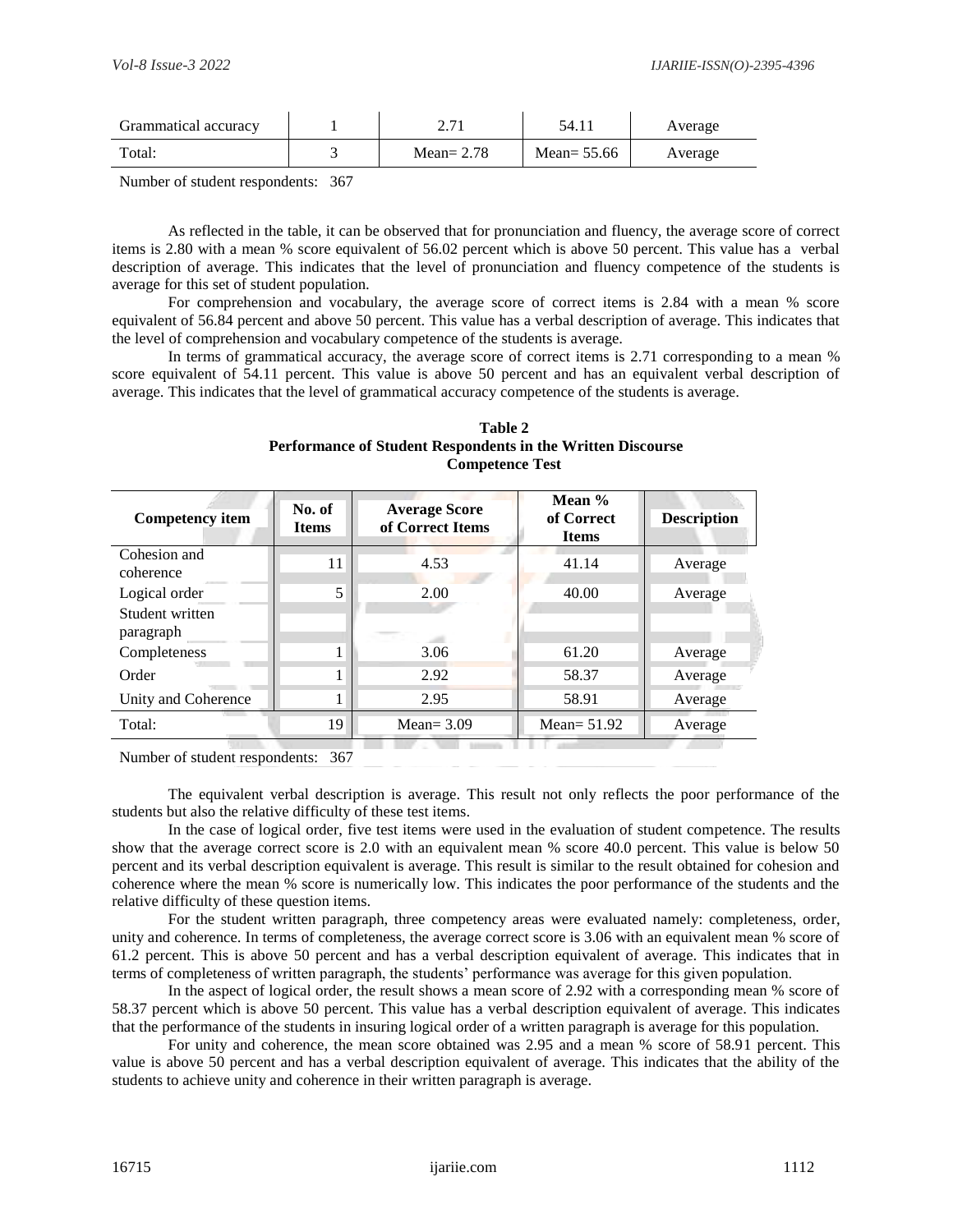In terms of the total performance of the students in written discourse, the mean score obtained was 3.09 with a mean % score of 51.8 percent. This value has a percentile rank of 51.92 percent and a corresponding verbal description of average. This indicates that in general, the written discourse performance of the student respondents is average.

## **Significant Relationships between the Students' Oral and Written Discourse Competencies**.

As shown in the table, it can be observed that among the 28 mean combinations being compared, 19 mean combinations showed significant differences or 67.9%. This indicates that majority of the means compared are significantly different and are generally not related to each other. These mean combinations with significant differences involved the competency items of the written discourse namely: cohesion and coherence, logical order and completeness, all with respect to the oral discourse competencies, pronunciation and fluency, comprehension and vocabulary, and grammatical accuracy as well as the written discourse competencies of order, and unity and coherence.

The result further showed that there are more mean combinations that are significantly different among oral to written discourse (i.e., 12 out of 15 or 80% combinations), than between oral to oral (i.e., 1 out of 3 or 33%) or written to written (i.e., 6 out of 10 or 60%). This indicates that as the component skill departs from its skill classification, the more significantly different they are from each other.

The competency items that did not show significant differences were the mean combinations involving the oral discourse and last two items of the student written paragraphs namely order and unity and coherence. These mean combinations with p-values above 0.05 are indicative of existing statistical relationship and are predictive of each other.

| <b>Oral Discourse</b>               |                                | <b>Written Discourse</b>             |                  |                         |        |                                      |
|-------------------------------------|--------------------------------|--------------------------------------|------------------|-------------------------|--------|--------------------------------------|
| Comprehe<br>nsion and<br>vocabulary | <b>Grammatical</b><br>accuracy | <b>Cohesion</b><br>and cohere<br>nce | Logical<br>order | <b>Complete</b><br>ness | Order  | <b>Unity</b> and<br><b>Coherence</b> |
|                                     |                                |                                      |                  |                         |        |                                      |
| 0.5011                              | 0.1467                         | 0.0000                               | 0.0000           | 0.0002                  | 0.0996 | 0.0433                               |
|                                     | 0.0414                         | 0.0000                               | 0.0000           | 0.0022                  | 0.2897 | 0.1525                               |
|                                     |                                | 0.0000                               | 0.0000           | 0.0000                  | 0.0054 | 0.0018                               |
|                                     |                                |                                      |                  |                         |        |                                      |
|                                     |                                |                                      | 0.3343           | 0.0000                  | 0.0000 | 0.0000                               |
|                                     |                                |                                      |                  | 0.0000                  | 0.0000 | 0.0000                               |
|                                     |                                |                                      |                  |                         | 0.0767 | 0.1539                               |
|                                     |                                |                                      |                  |                         |        | 0.7371                               |
|                                     |                                |                                      |                  |                         |        |                                      |

**Table 3 Student's t-test Comparison of the Mean % Score for each Test Group shown as P-values**

Note: Mean scores with p-values below 0.05 are significantly different and shown in shaded areas.

## **Teachers Assessment of the Students' Oral and Written Discourse Competencies**

A list of 19 competency items was presented for evaluation to the teacher respondents for them to consider whether these competencies are valid or not. One of these items pertains to oral discourse competency and 18 are classified under the written discourse competency. The result is summarized in Table 3.

As indicated in the table, it can be observed that all the items obtained an agree score of above 50 percent. The oral disclosure competency item got a 98.46 percent agree response (i.e. Item no. 1). Four items with the least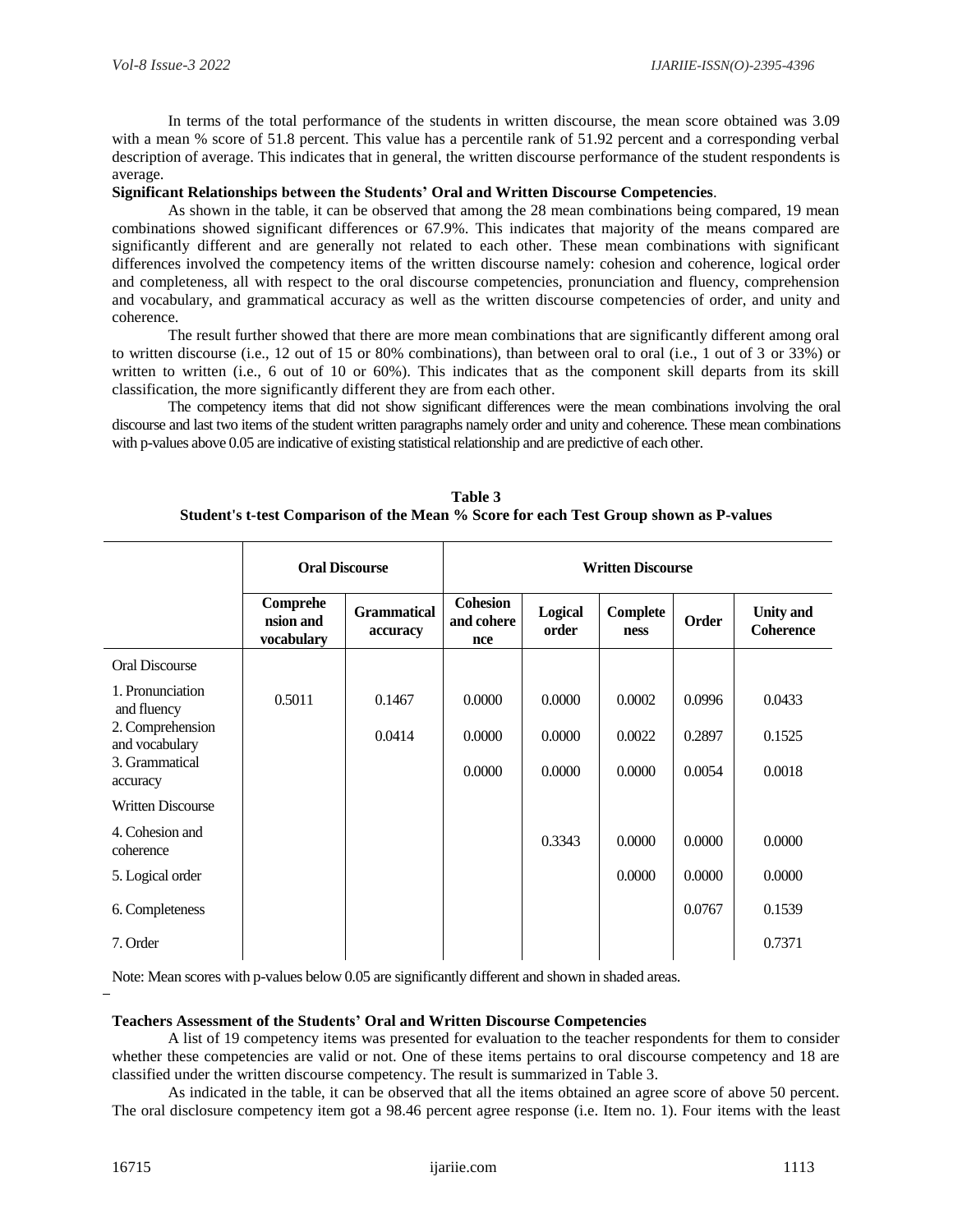agree response are: those pertaining to Parallel Structure used, Personal Pronouns, order of importance, and to making a written composition that is complete, orderly, unified, and coherent. This may indicate that the written discourse competency items presented are not the preferred items as compared to the oral discourse items. This further implies that the respondents think that there could be other appropriate items that can be used to assess written discourse competency.

The same set of competency items were evaluated by the teacher respondents according to the frequency they were observed to be practiced by students. The result is shown Table 3.

| <b>Student Skill</b>                         | Agree | $\frac{0}{0}$ | <b>Disagree</b> | $\frac{0}{0}$ | <b>Rank</b>    |
|----------------------------------------------|-------|---------------|-----------------|---------------|----------------|
| 1. The student is able to correctly answer   | 64    | 98.46         |                 | 3.33          | 5.5            |
| questions on speaking skills.                |       |               |                 |               |                |
| 2. The student is able to identify all the   |       |               |                 |               |                |
| devices which are used to achieve            | 64    | 98.46         | 1               | 3.33          | 5.5            |
| coherence.                                   |       |               |                 |               |                |
| 3. The student is able to discriminate the   |       |               |                 |               |                |
| following devices:                           |       |               |                 |               |                |
| a) Conjunctions and transitional adverbs     | 46    | 70.77         | 19              | 63.33         | 14.5           |
| used;                                        |       |               |                 |               |                |
| b) Reference used;                           | 63    | 96.92         | $\overline{c}$  | 6.67          | 8.5            |
| c)Repetition of key words;                   | 64    | 98.46         | 1               | 3.33          | 5.5            |
| d)Parallel Structure used;                   | 41    | 63.08         | 24              | 80.00         | 19             |
| e)Synonyms or related words used;            | 64    | 98.46         | 1               | 3.33          | 5.5            |
| f) Inclusive words or parts and wholes used; | 54    | 83.08         | 11              | 36.67         | 13             |
| g) Contrasts used;                           | 65    | 100.00        | $\theta$        | 0.00          | $\overline{2}$ |
| h) Word pairs;                               | 58    | 89.23         | 7               | 23.33         | 10             |
| i) Personal Pronouns;                        | 45    | 69.23         | 20              | 66.67         | 17             |
| j) Adverbs of time;                          | 46    | 70.77         | 19              | 63.33         | 14.5           |
| 4. The student is able to recognize the      | 65    | 100.00        | $\Omega$        | 0.00          | $\overline{2}$ |
| logical orders of support in a paragraph.    |       |               |                 |               |                |
| 5. The student is able to discriminate the   |       |               |                 |               |                |
| following logical orders:                    |       |               |                 |               |                |
| a) chronological,                            | 63    | 96.92         | 2               | 6.67          | 8.5            |
| b) spatial,                                  | 55    | 84.62         | 10              | 33.33         | 11.5           |
| c) order of importance,                      | 45    | 69.23         | 20              | 66.67         | 17             |
| d) comparison and contrast                   | 65    | 100.00        | $\Omega$        | 0.00          | $\mathfrak{D}$ |
| e) other logical orders                      | 55    | 84.62         | 10              | 33.33         | 11.5           |
| 6. The student is able to make a written     |       |               |                 |               |                |
| composition that is complete, orderly,       | 45    | 69.23         | 20              | 66.67         | 17             |
| unified, and coherent.                       |       |               |                 |               |                |

**Table 4 Validated Skills as to Oral and Written Discourse Competencies** 

It can be observed that the frequency scores of the differentcompetency items ranged from 3.18 to 3.98 with equivalent rating of sometimes to often respectively. This means that majority of the items (i.e., fifteen out of nineteen) were often practiced by the students. Fourteen of these are written discourse competency items. This indicates that both competency items of the oral and written discourse are equally well practiced by the students as perceived by the teacher respondents.

**Table 5 Student Oral and Written Discourse Skills According to the Frequency of use.**

|  | <b>Skill</b><br>.<br>วเน<br>аен | <b>Mean</b> | 'onlz<br>Nalik | ີ່ "n σ |
|--|---------------------------------|-------------|----------------|---------|
|--|---------------------------------|-------------|----------------|---------|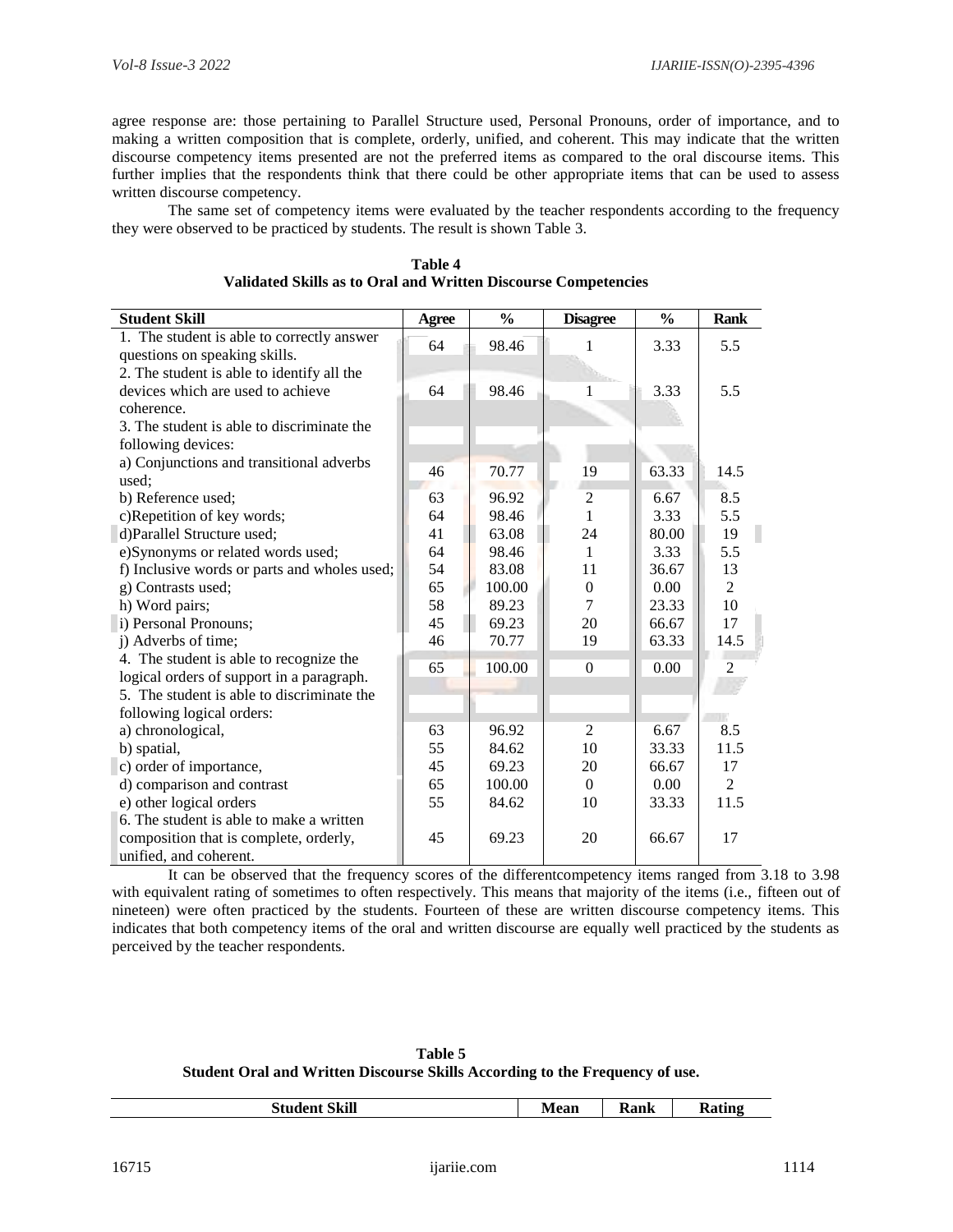|                                                               | score |                |             |
|---------------------------------------------------------------|-------|----------------|-------------|
| 1. The student is able to correctly answer questions on       | 3.54  | 12             | $\Omega$    |
| speaking skills.                                              |       |                |             |
| 2. The student is able to identify all the devices which are  | 3.26  | 18             | S           |
| used to achieve coherence.                                    |       |                |             |
| 3. The student is able to discriminate the following devices: |       |                |             |
| a) Conjunctions and transitional adverbs used;                | 3.83  | 5              | O           |
| b) Reference used;                                            | 3.83  | 5              | $\Omega$    |
| c)Repetition of key words;                                    | 3.80  | $\overline{7}$ | $\Omega$    |
| d)Parallel Structure used;                                    | 3.18  | 19             | S           |
| e)Synonyms or related words used;                             | 3.35  | 17             | S           |
| f) Inclusive words or parts and wholes used;                  | 3.52  | 14             | $\Omega$    |
| g) Contrasts used;                                            | 3.52  | 14             | $\mathbf O$ |
| h) Word pairs;                                                | 3.46  | 16             | S           |
| i) Personal Pronouns;                                         | 3.75  | 8              | $\Omega$    |
| j) Adverbs of time;                                           | 3.92  | 3              | $\Omega$    |
| 4. The student is able to recognize the logical orders of     | 3.55  | 11             | $\Omega$    |
| support in a paragraph.                                       |       |                |             |
| 5. The student is able to discriminate the following logical  |       |                |             |
| orders:                                                       |       |                |             |
| a) chronological,                                             | 3.98  | 1              | O           |
| b) spatial,                                                   | 3.86  | 4              | O           |
| c) order of importance,                                       | 3.98  | 1              | $\Omega$    |
| d) comparison and contrast                                    | 3.65  | 10             | $\Omega$    |
| e) other logical orders                                       | 3.75  | 8              | О           |
| 6. The student is able to make a written composition that is  |       |                |             |
| complete, orderly, unified, and coherent.                     | 3.54  | 12             | O           |

The same set of competency items were evaluated by the teacher respondents according to their degree of importance. The result is shown Table 5.

| <b>Student Oral and Written Discourse Skills According to the</b>    |                      |                |               |
|----------------------------------------------------------------------|----------------------|----------------|---------------|
| <b>Degree Importance</b><br><b>Student Skill</b>                     | <b>Mean</b><br>score | Rank           | <b>Rating</b> |
| 1. The student is able to correctly answer questions on speaking     |                      |                |               |
| skills.                                                              | 4.55                 | 1,5            | VI            |
| 2. The student is able to identify all the devices which are used to |                      |                |               |
| achieve coherence.                                                   | 4.09                 | $\overline{4}$ | MI            |
| 3. The student is able to discriminate the following devices:        |                      |                |               |
| a) Conjunctions and transitional adverbs used;                       | 3.58                 | 11             | MI            |
| b) Reference used;                                                   | 3.23                 | 16.5           | SI            |
| c)Repetition of key words;                                           | 2.98                 | 19             | SI            |
| d)Parallel Structure used;                                           | 3.25                 | 15             | <b>SI</b>     |
| e)Synonyms or related words used;                                    | 4.35                 | $\mathfrak{Z}$ | MI            |
| f) Inclusive words or parts and wholes used;                         | 3.89                 | 9              | MI            |
| g) Contrasts used;                                                   | 3.42                 | 13             | SI            |
| h) Word pairs;                                                       | 3.32                 | 14             | SI            |
| i) Personal Pronouns;                                                | 3.20                 | 18             | SI            |
| j) Adverbs of time;                                                  | 3.23                 | 16,5           | SI            |
| 4. The student is able to recognize the logical orders of support    |                      |                |               |
| in a paragraph.                                                      | 3.85                 | 10             | MI            |
| 5. The student is able to discriminate the following logical         |                      |                |               |
| orders:                                                              |                      |                |               |
| a) chronological,                                                    | 4.00                 | 5              | MI            |
| b) spatial,                                                          | 3.91                 | 8              | MI            |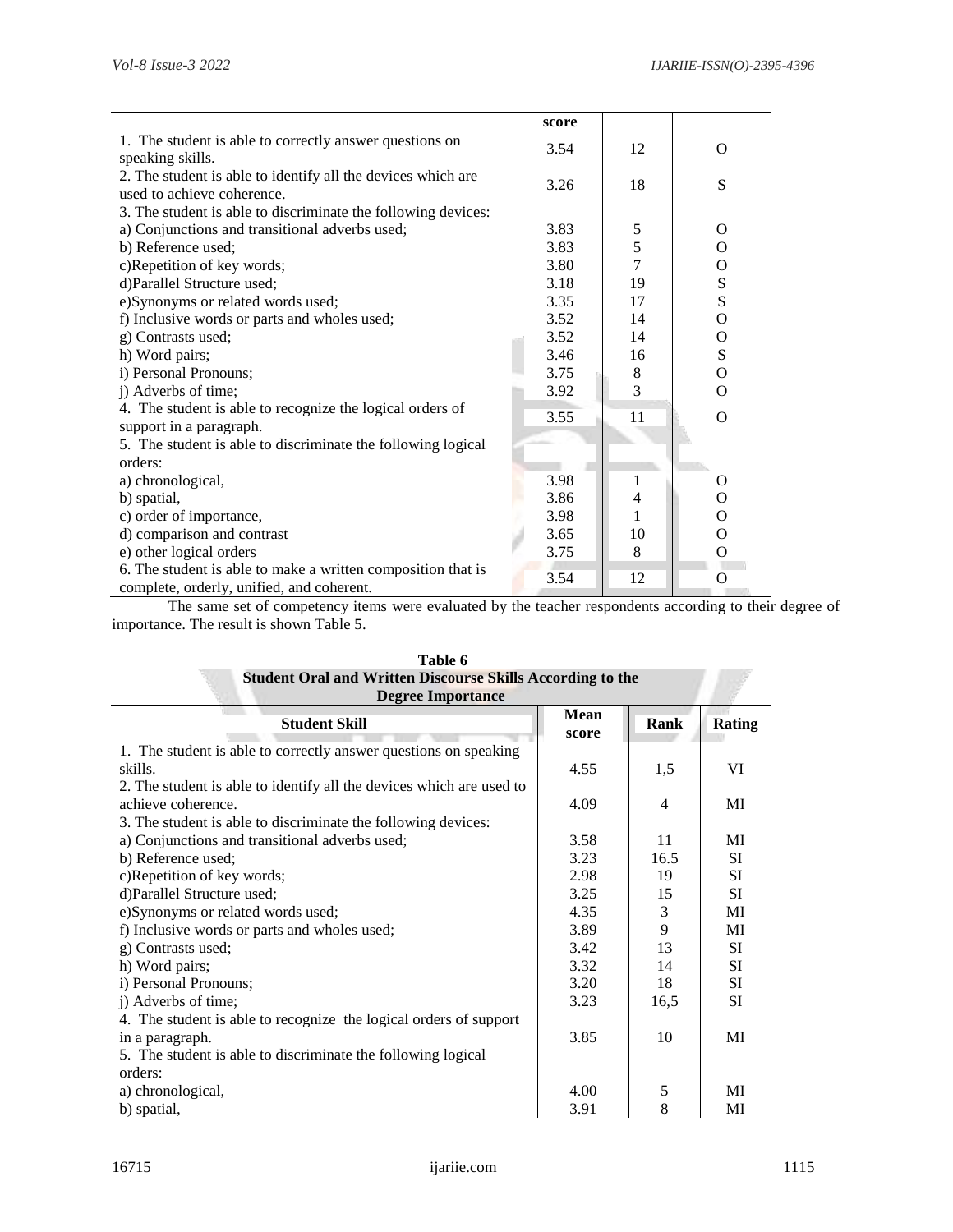.

| c) order of importance,                                      | 4.00 | МI |
|--------------------------------------------------------------|------|----|
| d) comparison and contrast                                   | 4.00 | MI |
| e) other logical orders                                      | 3.45 | SI |
| 6. The student is able to make a written composition that is |      |    |
| complete, orderly, unified, and coherent.                    | 4.55 |    |

It can be observed that the scores of the competency items based on the degree of importance ranged from 2.98 to 4.55 with equivalent ratings of slightly important to very important respectively. Two items were considered to be very important: the item that pertains to correctly answer questions on speaking skills, and the item pertains to making a written composition that is complete, orderly, unified, and coherent. There were nine competency items considered to be moderately important and eight competency items considered to be slightly important all belonging to the written discourse classification.

The four items of least importance are those that pertains to Reference used, to the Repetition of key words, Personal pronouns and adverbs of time. This indicates that in general, the teachers perceived all the component competency items of the oral and written discourse to be important.

## **Difference between the Students' Oral and Written Communication and the Teachers' assessment on the Same Areas**

The comparison between the combined students' oral and written communication competencies and the teachers' assessment on the same areas was evaluated by comparing the mean % score of the students' performance in the different oral and written discourse items with those of the teachers assessment based on frequency using ttest. The result is shown in Table 6.

As shown in the table, it can be observed that the p-values of the majority of the different mean combinations were less than or equal to 0.05 that is 150 combinations out of 152, indicating these means as significantly different. This implies that these mean combinations such as oral and written discourse performance of students vis-a-vis frequency of student skill as perceived by the teachers are not the same.

Two mean combinations have p-values above 0.05, indicating these means are not significantly different indicating that the performance of the students and the evaluation of teacher are statistically the same.

| Student Skill                                                       | Pronunci<br>ation<br>and<br>fluency | Compre<br>hension<br>and<br>vocabula<br>ry | Gramma<br>tical<br>accuracy | Cohesio<br>n and<br>coherenc<br>e | Logical<br>order | Comple<br>teness | Order  | Unity<br>and<br>Coheren<br>ce |
|---------------------------------------------------------------------|-------------------------------------|--------------------------------------------|-----------------------------|-----------------------------------|------------------|------------------|--------|-------------------------------|
| 1. The student is able                                              |                                     |                                            |                             |                                   |                  |                  |        |                               |
| to correctly answer<br>questions on speaking<br>skills.             | 0.0000                              | 0.0000                                     | 0.0000                      | 0.0000                            | 0.0000           | 0.0002           | 0.0000 | 0.0000                        |
| 2. The student is able to                                           |                                     |                                            |                             |                                   |                  |                  |        |                               |
| identify all the devices<br>which are used to<br>achieve coherence. | 0.0000                              | 0.0001                                     | 0.0000                      | 0.0000                            | 0.0000           | 0.0552           | 0.0017 | 0.0040                        |
| 3. The student is able to                                           |                                     |                                            |                             |                                   |                  |                  |        |                               |
| discriminate the                                                    |                                     |                                            |                             |                                   |                  |                  |        |                               |
| following devices:<br>a) Conjunctions and                           |                                     |                                            |                             |                                   |                  |                  |        |                               |
| transitional adverbs<br>used;                                       | 0.0000                              | 0.0000                                     | 0.0000                      | 0.0000                            | 0.0000           | 0.0000           | 0.0000 | 0.0000                        |
| b) Reference used;                                                  | 0.0000                              | 0.0000                                     | 0.0000                      | 0.0000                            | 0.0000           | 0.0000           | 0.0000 | 0.0000                        |
| c)Repetition of key<br>words;                                       | 0.0000                              | 0.0000                                     | 0.0000                      | 0.0000                            | 0.0000           | 0.0000           | 0.0000 | 0.0000                        |
| d)Parallel Structure<br>used:                                       | 0.0000                              | 0.0000                                     | 0.0000                      | 0.0000                            | 0.0000           | 0.0817           | 0.0010 | 0.0046                        |
| e)Synonyms or related                                               | 0.0000                              | 0.0000                                     | 0.0000                      | 0.0000                            | 0.0000           | 0.0025           | 0.0000 | 0.0001                        |

#### **Table 7 Students' Performance in the Different Oral and Written Discourse Competencies as Assessed by Teachers.**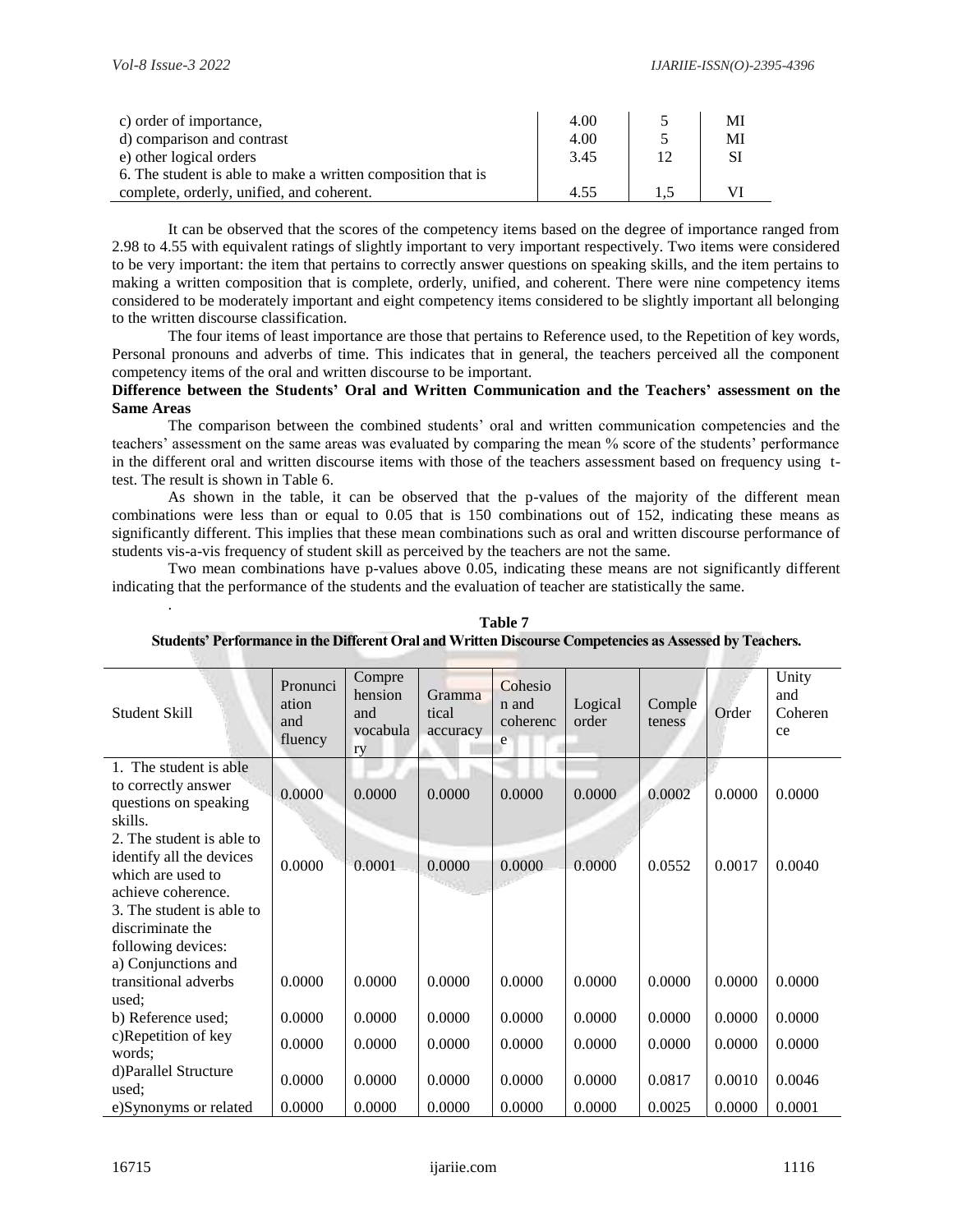| words used;               |        |        |        |        |        |        |        |        |
|---------------------------|--------|--------|--------|--------|--------|--------|--------|--------|
| f) Inclusive words or     | 0.0000 | 0.0000 | 0.0000 | 0.0000 | 0.0000 | 0.0000 | 0.0000 | 0.0000 |
| parts and wholes used;    |        |        |        |        |        |        |        |        |
| g) Contrasts used;        | 0.0000 | 0.0000 | 0.0000 | 0.0000 | 0.0000 | 0.0000 | 0.0000 | 0.0000 |
| h) Word pairs;            | 0.0000 | 0.0000 | 0.0000 | 0.0000 | 0.0000 | 0.0016 | 0.0001 | 0.0002 |
| i) Personal Pronouns;     | 0.0000 | 0.0000 | 0.0000 | 0.0000 | 0.0000 | 0.0000 | 0.0000 | 0.0000 |
| j) Adverbs of time;       | 0.0000 | 0.0000 | 0.0000 | 0.0000 | 0.0000 | 0.0000 | 0.0000 | 0.0000 |
| 4. The student is able    |        |        |        |        |        |        |        |        |
| to recognize the logical  |        |        |        |        |        |        |        |        |
| orders of support in a    | 0.0000 | 0.0000 | 0.0000 | 0.0000 | 0.0000 | 0.0000 | 0.0000 | 0.0000 |
| paragraph.                |        |        |        |        |        |        |        |        |
| 5. The student is able    |        |        |        |        |        |        |        |        |
| to discriminate the       |        |        |        |        |        |        |        |        |
| following logical         |        |        |        |        |        |        |        |        |
| orders:                   |        |        |        |        |        |        |        |        |
| a) chronological,         | 0.0000 | 0.0000 | 0.0000 | 0.0000 | 0.0000 | 0.0000 | 0.0000 | 0.0000 |
| b) spatial,               | 0.0000 | 0.0000 | 0.0000 | 0.0000 | 0.0000 | 0.0000 | 0.0000 | 0.0000 |
| c) order of importance,   | 0.0000 | 0.0000 | 0.0000 | 0.0000 | 0.0000 | 0.0000 | 0.0000 | 0.0000 |
| d) comparison and         |        |        |        |        |        |        |        |        |
| contrast                  | 0.0000 | 0.0000 | 0.0000 | 0.0000 | 0.0000 | 0.0000 | 0.0000 | 0.0000 |
| e) other logical orders   | 0.0000 | 0.0000 | 0.0000 | 0.0000 | 0.0000 | 0.0000 | 0.0000 | 0.0000 |
| 6. The student is able to |        |        |        |        |        |        |        |        |
| make a written            |        |        |        |        |        |        |        |        |
| composition that is       | 0.0000 | 0.0000 | 0.0000 | 0.0000 | 0.0000 | 0.0017 | 0.0001 | 0.0004 |
| complete, orderly,        |        |        |        |        |        |        |        |        |
| unified, and coherent.    |        |        |        |        |        |        |        |        |

| I | ı |
|---|---|
|   |   |

| Basic for the Design of Integrative Activities for Basis English |                                                        |                                          |                                        |                                                                    |  |  |  |  |  |
|------------------------------------------------------------------|--------------------------------------------------------|------------------------------------------|----------------------------------------|--------------------------------------------------------------------|--|--|--|--|--|
| Oral and written<br>discourse items                              | Mean $%$<br>score of<br>students in<br>the test $(S1)$ | No of items<br>with $p \le 0.05$<br>(S2) | <b>Combined factor</b><br>(in percent) | <b>Rank based</b><br>on highest to<br>lowest<br>combined<br>factor |  |  |  |  |  |
| Pronunciation and<br>fluency                                     | 56.02                                                  | 19                                       | 10.644                                 | 5                                                                  |  |  |  |  |  |
| Comprehension and<br>vocabulary                                  | 56.84                                                  | 19                                       | 10.799                                 | 6                                                                  |  |  |  |  |  |
| Grammatical accuracy                                             | 54.11                                                  | 19                                       | 10.281                                 | 3                                                                  |  |  |  |  |  |
| Cohesion and<br>coherence                                        | 41.14                                                  | 19                                       | 7.8170                                 | $\overline{2}$                                                     |  |  |  |  |  |
| Logical order                                                    | 40.00                                                  | 19                                       | 7.6000                                 | 1                                                                  |  |  |  |  |  |
| Completeness                                                     | 61.20                                                  | 17                                       | 10.404                                 | 4                                                                  |  |  |  |  |  |
| Order                                                            | 58.37                                                  | 19                                       | 11.090                                 | 7                                                                  |  |  |  |  |  |
| Unity and Coherence                                              | 58.91                                                  | 19                                       | 11.193                                 | 8                                                                  |  |  |  |  |  |

Based on Table 13, the list will include three competency items under the written discourse, namely: 1. Logical order, 2. Cohesion and coherence, and 3. Grammatical accuracy. This is based on the combined factor (S1xS2) which was obtained as a product of S1 or the mean % score of the students in the test and S2 or number of items with p-values less than or equal to 0.05. The main justification for the choice of these three items were the low student mean % scores for the first two items and the least number of p-values with less than 0.05 for the third item,

÷,